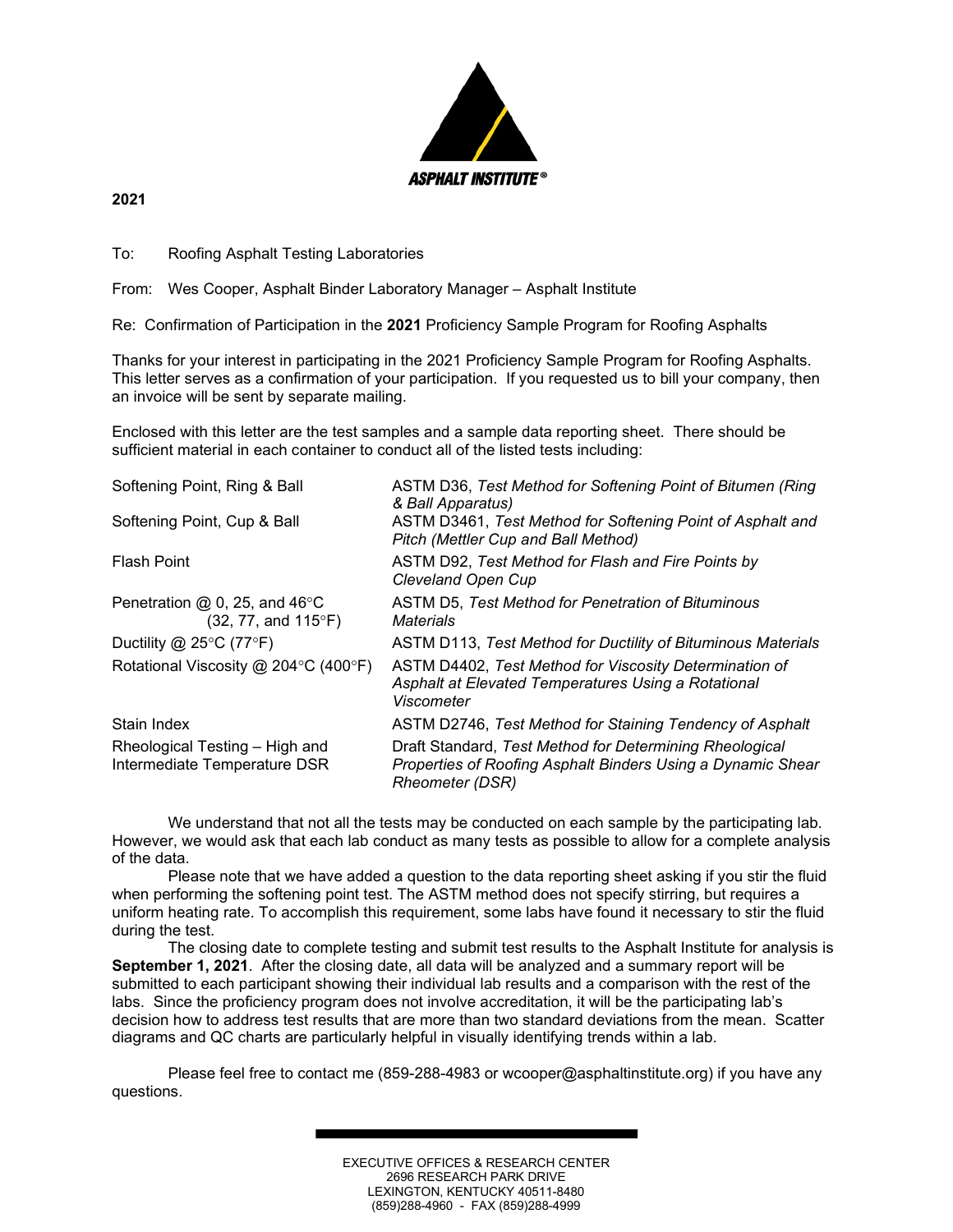# ASPHALT INSTITUTE **2021 Roofing Asphalt Binder Proficiency Sample Program**

## **Mail, FAX, or e-mail this form to:**

Wes Cooper Asphalt Institute 2696 Research Park Drive Lexington, KY 40511 Phone: 859.288.4983 FAX: 859.422.1301 wcooper@asphaltinstitute.org

| <b>Laboratory Name and Address:</b> |  |  |
|-------------------------------------|--|--|
|                                     |  |  |
|                                     |  |  |
|                                     |  |  |
|                                     |  |  |
|                                     |  |  |
|                                     |  |  |

Sample Preparation: Preheat the sample in an oven until fluid enough to pour. If necessary, remove any surface skin before pouring test samples.

Tests include: ASTM D92, *Test Method for Flash and Fire Points by Cleveland Open Cup*; ASTM D36, *Test Method for Softening Point of Bitumen (Ring & Ball Apparatus)*; ASTM D5, *Test Method for Penetration of Bituminous Materials;* ASTM D113*, Test Method for Ductility of Bituminous Materials;*  ASTM D4402, *Test Method for Viscosity Determination of Asphalt at Elevated Temperatures Using a Rotational Viscometer*; ASTM D2746, *Test Method for Staining Tendency of Asphalt*; and ASTM D3461, *Test Method for Softening Point of Asphalt and Pitch (Mettler Cup-and-Ball Method)*.

| <b>Asphalt Binder Type: Roofing (Coating)</b>                   | Sample 31 | Sample 32 |
|-----------------------------------------------------------------|-----------|-----------|
| Flash Point, Cleveland Open Cup, °F                             |           |           |
| Manual □ Automatic                                              |           |           |
| Softening Point, Ring and Ball, °F                              |           |           |
| Manual □ Automatic<br>П                                         |           |           |
| Stirred during test? $\Box$ Yes $\Box$ No                       |           |           |
| Softening Point, Mettler Cup and Ball, °F                       |           |           |
| Penetration, $0^{\circ}$ C (32 $^{\circ}$ F), 200g, 60 sec, dmm |           |           |
| Penetration, 25°C (77°F), 100g, 5 sec, dmm                      |           |           |
| Penetration, 46°C (115°F), 50g, 5 sec, dmm                      |           |           |
| Ductility, $25^{\circ}$ C (77 $^{\circ}$ F), cm                 |           |           |
| Rotational Viscosity, 204°C (400°F), cP                         |           |           |
| Spindle                                                         |           |           |
| <b>RPM</b>                                                      |           |           |
| Torque, %                                                       |           |           |
| Stain Index                                                     |           |           |
| <b>Optional Rheological Tests (see instructions)</b>            |           |           |
| DSR, T <sub>c</sub> where $\eta^*$ @ 1/rad/s = 1200 Pa-s, °C    |           |           |
| DSR, G* @ 2.5 rad/s, 25°C, Pa                                   |           |           |

| Closing Date: September 1, 2021                                                                                                                                  |                    |  |  |
|------------------------------------------------------------------------------------------------------------------------------------------------------------------|--------------------|--|--|
| Note: Each individual test should be performed on both samples by the same operator, but it is not necessary that all<br>tests be performed by the same operator |                    |  |  |
| Date(s) Sample Tested:                                                                                                                                           | Reported by:       |  |  |
| Tested by:                                                                                                                                                       | Lab Telephone:     |  |  |
| e-mail:                                                                                                                                                          | FOR ALINTERNAL USE |  |  |

Comments: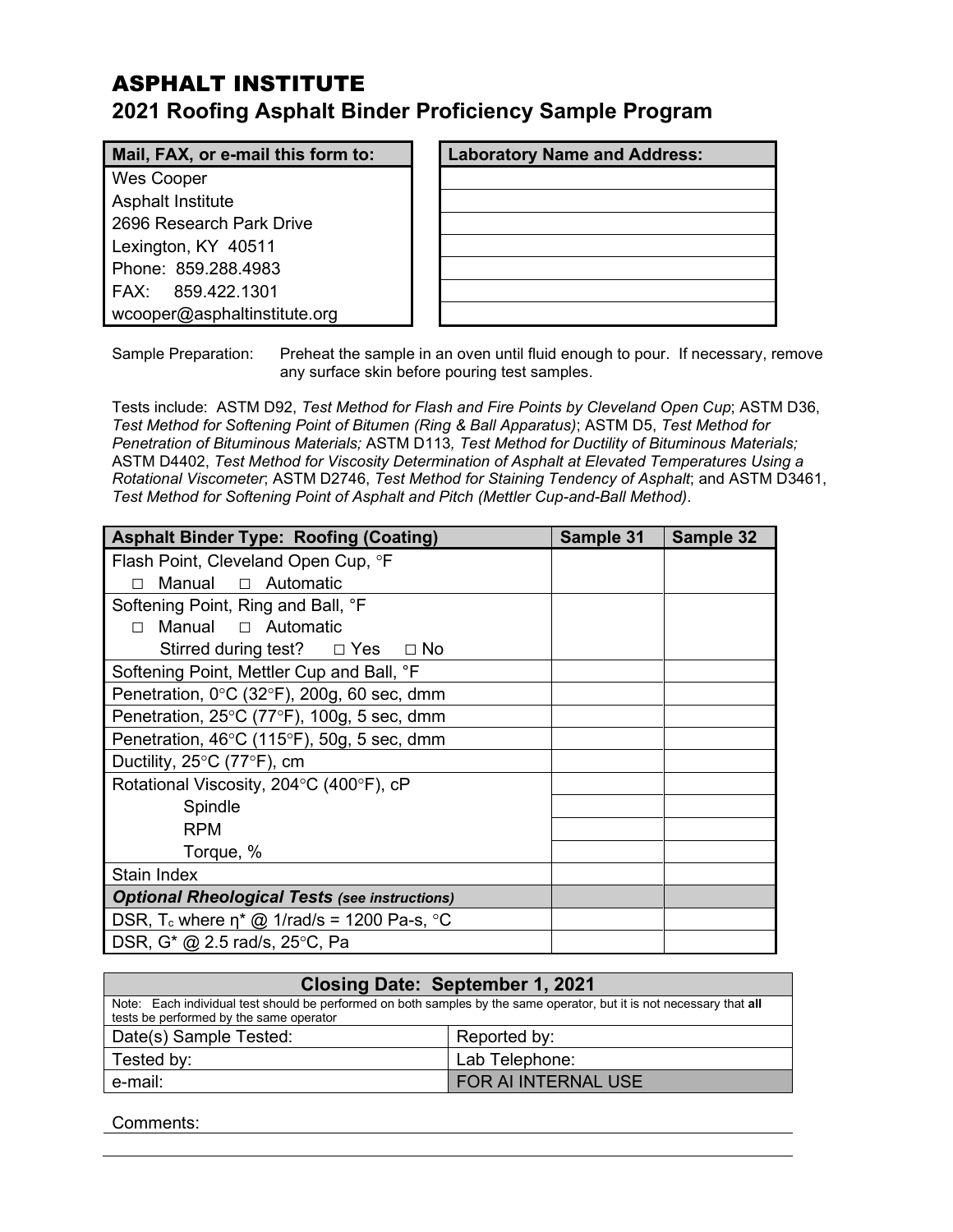

**2021**

To: Roofing Asphalt Testing Laboratories

From: Wes Cooper, Asphalt Binder Laboratory Manager – Asphalt Institute

Re: Optional Rheological Testing for the 2021 Proficiency Sample Program for Roofing Asphalts

Thanks for your interest in participating in the 2021 Proficiency Sample Program for Roofing Asphalts. In addition to the standard roofing asphalt tests that we have conducted in past programs, we are offering labs the opportunity to conduct and report results from two optional rheological tests. Past research has indicated that these rheological tests could be correlated with softening point and penetration. We understand that not all labs have the Dynamic Shear Rheometer (DSR) equipment and/or will want to conduct these additional tests. If your lab is interested in conducting these optional tests, please follow the general procedures described below. Also attached is a draft standard for your reference.

#### High Temperature DSR – Determination of  $T_c$  where  $\eta^*$  = 1200 Pa-s

- $\Box$  Generally follow the equipment and specimen preparation procedures as described in ASTM D7175, *Standard Test Method for Determining the Rheological Properties of Asphalt Binder Using a Dynamic Shear Rheometer*.
- $\Box$  Use 25-mm parallel plate geometry with a 1-mm gap.
- $\Box$  Load, trim the sample at 90°C. Allow the sample to achieve temperature equilibrium at 90°C before testing.
- $\Box$  Start testing at 90°C in oscillatory mode using 5% shear strain and a loading frequency of 1 rad/s. Determine the complex viscosity, η\*, in Pa-s.
- $\Box$  Without removing the sample, increase the temperature to 100 $\degree$ C. Allow the sample to achieve temperature equilibrium at 100°C before testing.
- $\Box$  Start testing at 100°C in oscillatory mode using 5% shear strain and a loading frequency of 1 rad/s. Determine the complex viscosity, η\*, in Pa-s.
- $\Box$  Without removing the sample, increase the temperature to 110 $\degree$ C. Allow the sample to achieve temperature equilibrium at 110°C before testing.
- $\Box$  Start testing at 110°C in oscillatory mode using 5% shear strain and a loading frequency of 1 rad/s. Determine the complex viscosity, η\*, in Pa-s.
- $\Box$  Unload the sample and clean the DSR.
- $\Box$  Plot complex viscosity,  $\eta^*$ , as a function of temperature. Determine the temperature, to the nearest 0.1°C, where η\* is equal to 1200 Pa-s. This temperature may be interpolated or extrapolated.

EXECUTIVE OFFICES & RESEARCH CENTER 2696 RESEARCH PARK DRIVE LEXINGTON, KENTUCKY 40511-8480 (859)288-4960 - FAX (859)288-4999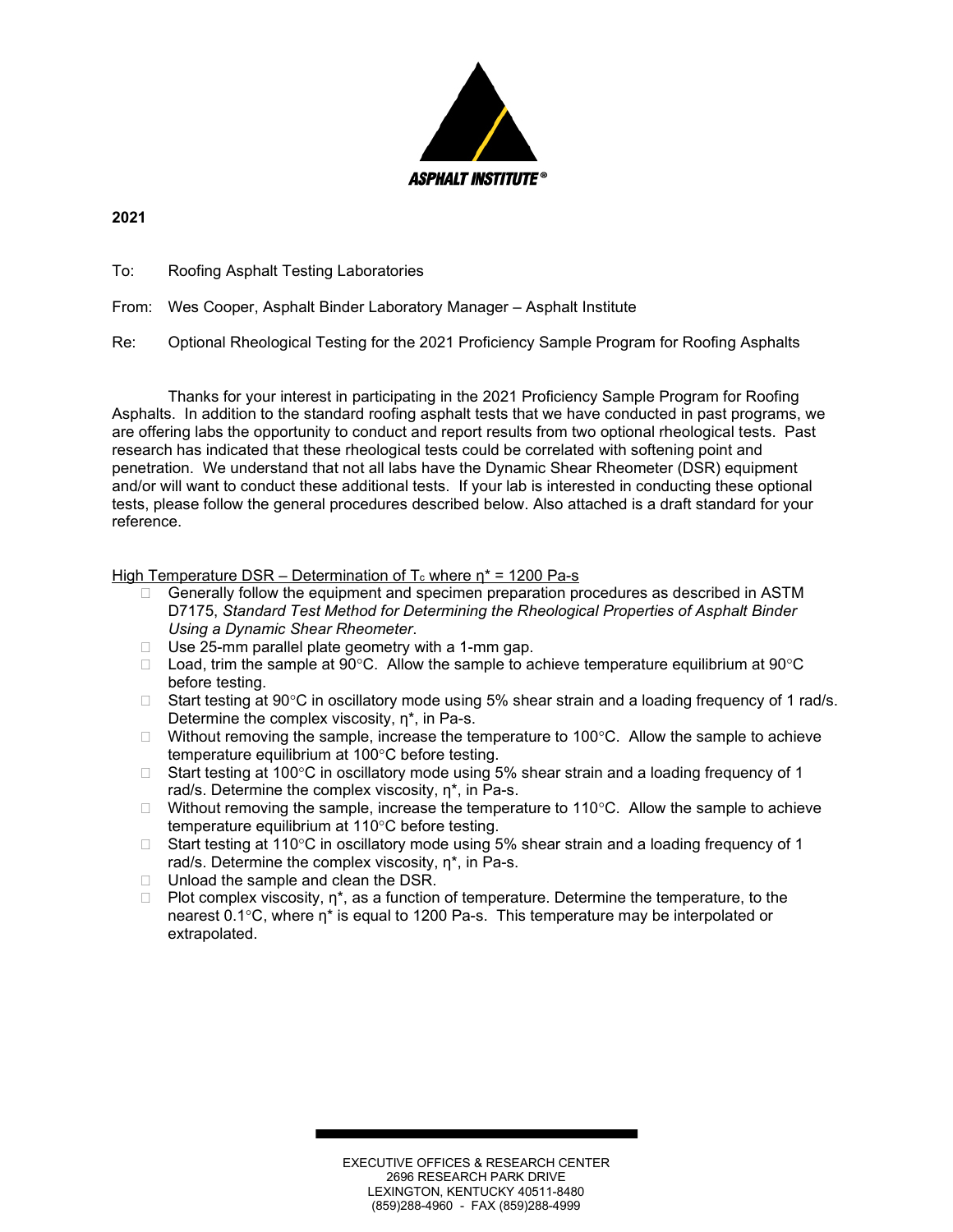Intermediate Temperature DSR - Determination of G\*2.5 at 25°C

- $\Box$  Generally follow the equipment and specimen preparation procedures as described in ASTM D7175, *Standard Test Method for Determining the Rheological Properties of Asphalt Binder Using a Dynamic Shear Rheometer*.
- $\Box$  Use 8-mm parallel plate geometry with a 2-mm gap.
- $\Box$  Set the gap at 25C. Increase the temperature to 75°C and load, trim the sample. Lower the spindle to the testing gap (2 mm). Reduce the temperature to  $25^{\circ}$ C and allow the sample to achieve temperature equilibrium before testing.
- □ Start testing at 25°C in oscillatory mode using 0.7% shear strain and a loading frequency of 2.5 rad/s. Determine the complex modulus, G\*, in Pa.
- $\Box$  Unload the sample and clean the DSR.

Please feel free to contact me (859-288-4983 or wcooper@asphaltinstitute.org) if you have any questions.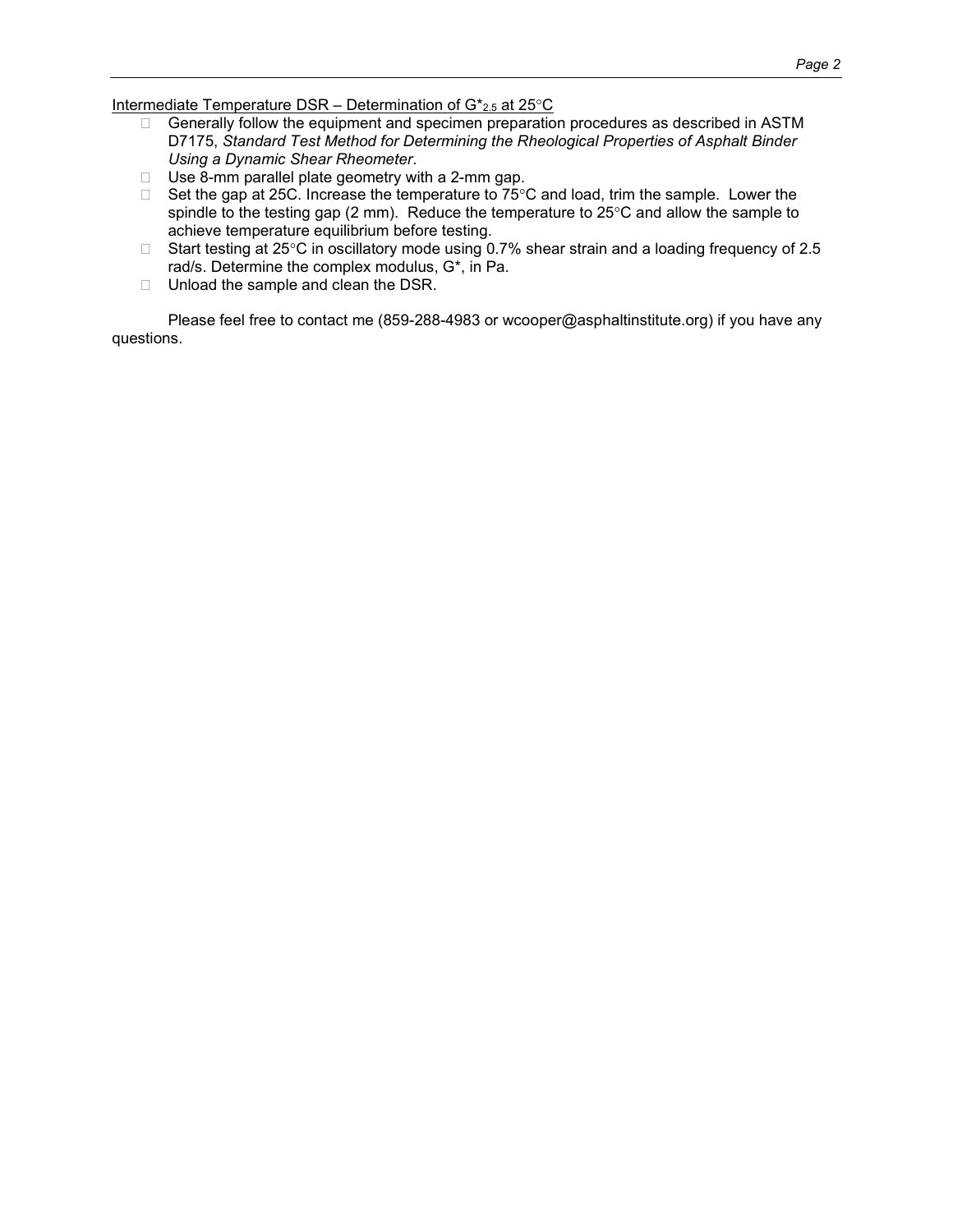# **Standard Test Method for Determining Rheological Properties of Roofing Asphalt Binders Using a Dynamic Shear Rheometer (DSR)**

- 1. Scope
	- 1.1. This test method covers the determination of the dynamic shear modulus  $(G^*)$  and phase angle (δ) of roofing asphalt binders when tested in dynamic (oscillatory) shear using parallel plate geometry.
	- 1.2. The values stated in SI units are regarded as standard.
	- 1.3. This standard may involve hazardous materials, operations, and equipment. This standard does not purport to address all of the safety concerns, if any, associated with its use. It is the responsibility of the user of this standard to establish appropriate safety and health practices and determine the applicability of regulatory limitations prior to use.
- 2. Referenced Documents
	- 2.1. ASTM Standards
	- D5 Test Method for Penetration of Bituminous Materials
	- D36 Test Method for Softening Point of Bitumen (Ring-and-Ball Apparatus)
	- D7175 Test Method for Determining the Rheological Properties of Asphalt Binder using a Dynamic Shear Rheometer
- 3. Terminology
	- 3.1. Refer to ASTM D7175, Section 3 for relevant terminology.
- 4. Summary of the Test Method
	- 4.1. This standard includes the procedure to measure complex shear modulus  $(G^*)$  and phase angle (δ) of roofing asphalt binders using the dynamic shear rheometer (DSR) with parallelplate geometry. Complex shear modulus can be used to determine complex viscosity  $(n^*)$ 4.2. Test specimens, nominally 25-mm in diameter by 1 mm thick or 8-mm in diameter by 2 mm thick, are formed between parallel metal plates.
	- 4.3. During testing, one of the parallel plates is oscillated with respect to the other at a preselected frequency and shear strain. The shear strain is selected so that the testing is expected to be within the linear viscoelastic region of the roofing asphalt binder.
	- 4.4. The High Temperature Procedure uses a temperature sweep at a fixed frequency to determine the critical temperature  $(T_c)$  where the complex shear viscosity,  $\eta^*$ , reaches a specified value.
		- 4.4.1. The  $T_c$  value determined by this procedure is a surrogate for the Ring and Ball Softening Point Temperature determined using ASTM D36.
	- 4.5. The Intermediate Temperature Procedure uses a single point measurement to determine G\* at a fixed temperature and frequency.
		- 4.5.1. The value of G\* determined by this procedure is a surrogate for the Penetration determined using ASTM D5.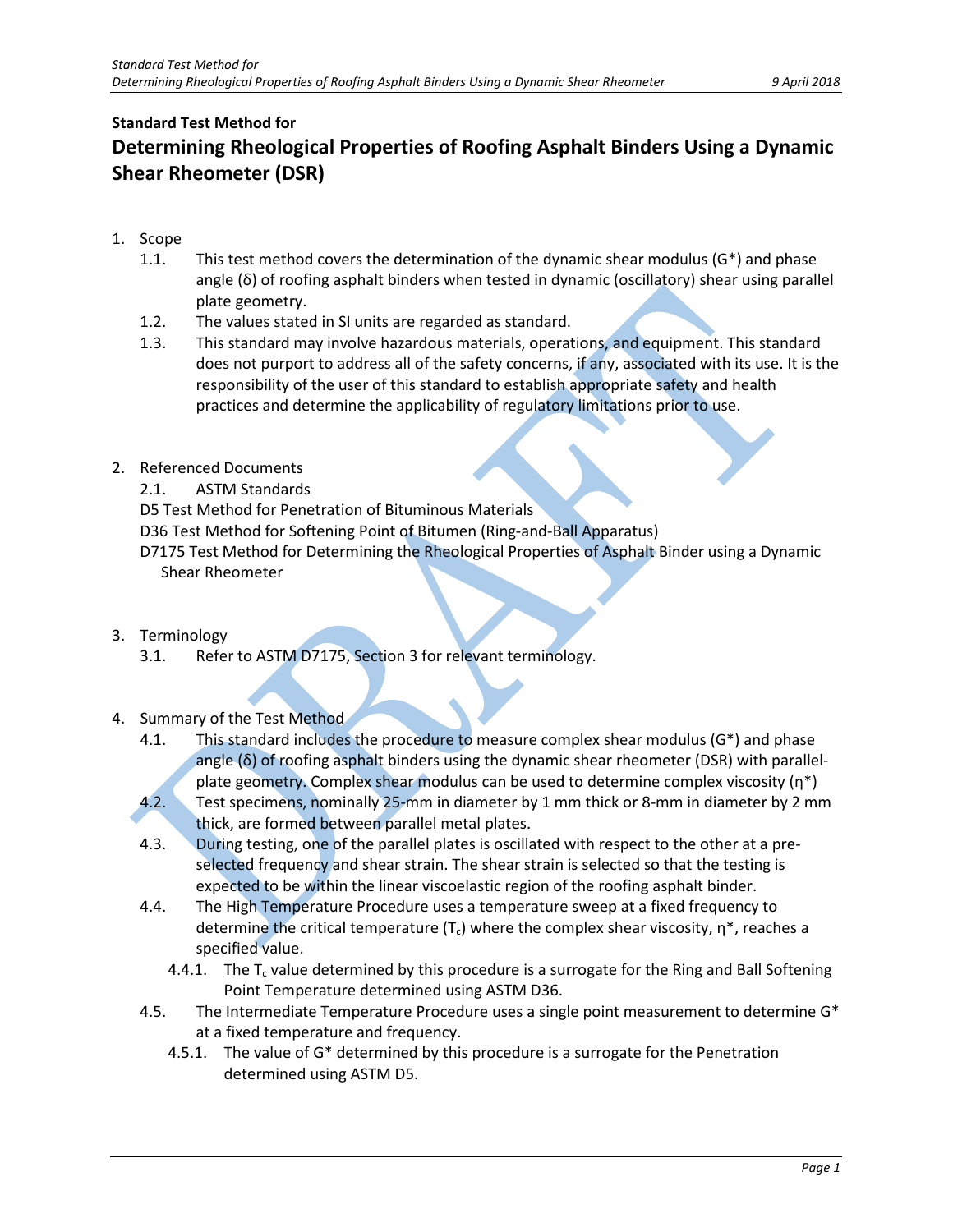- 5. Significance and Use
	- 5.1. The procedures provide a means of using rheological properties as surrogates for standard tests used to characterize roofing asphalt binders such as Ring-and-Ball Softening Point and Penetration.
- 6. Applicability and Interferences
	- 6.1. Refer to ASTM D7175, Section 6 for applicability and notes on potential interferences.
- 7. Apparatus
	- 7.1. Refer to ASTM D7175, Section 7 for information on Apparatus.
- 8. Materials
	- 8.1. Refer to ASTM D7175, Section 8 for information on Materials.
- 9. Verification
	- 9.1. Refer to ASTM D7175, Section 9 for information on Verification of equipment and temperatures.
- 10. Preparation of Apparatus
	- 10.1. Refer to ASTM D7175, Section 10 for information on Preparation of Apparatus with the following exceptions
		- 10.1.1. *Zero Gap (ASTM D7175, Section 10.5)* For the High Temperature Procedure, zero the gap at 90°C. For the Intermediate Temperature Procedure, zero the gap at 25°C.
		- 10.1.2. *Preheating 25-mm Plate (ASTM D7175, Section 10.6.1)* For the High Temperature Procedure, preheat the 25-mm plates to 90°C.
		- 10.1.3. *Preheating 8-mm Plate (ASTM D7175, Section 10.6.1)* For the Intermediate Temperature Procedure, preheat the 8-mm plates to 75°C.
- 11. Preparing Test Specimen
	- 11.1. *Annealing Roofing Asphalt Binder* Anneal the roofing asphalt binder sample by heating in a container in an oven until it is sufficiently fluid to pour. Cover the sample and stir it as needed during the heating process to ensure homogeneity and to remove air bubbles. Annealing prior to testing removes reversible molecular associations (steric hardening) that occur during normal storage at ambient temperature. Cold samples must be annealed prior to testing. Structure developed during storage can result in overestimating the modulus by as much as 50%. During annealing process, do not allow the temperature of the roofing asphalt binder to exceed 200C. Always minimize the heating temperature and time to avoid hardening the sample. Hot plates shall not be used to heat the roofing asphalt binder.
	- 11.2. *Transferring Roofing Asphalt Binder to Test Plate* Transfer roofing asphalt binder to one of the test plates through pouring, direct transfer, or silicone mold.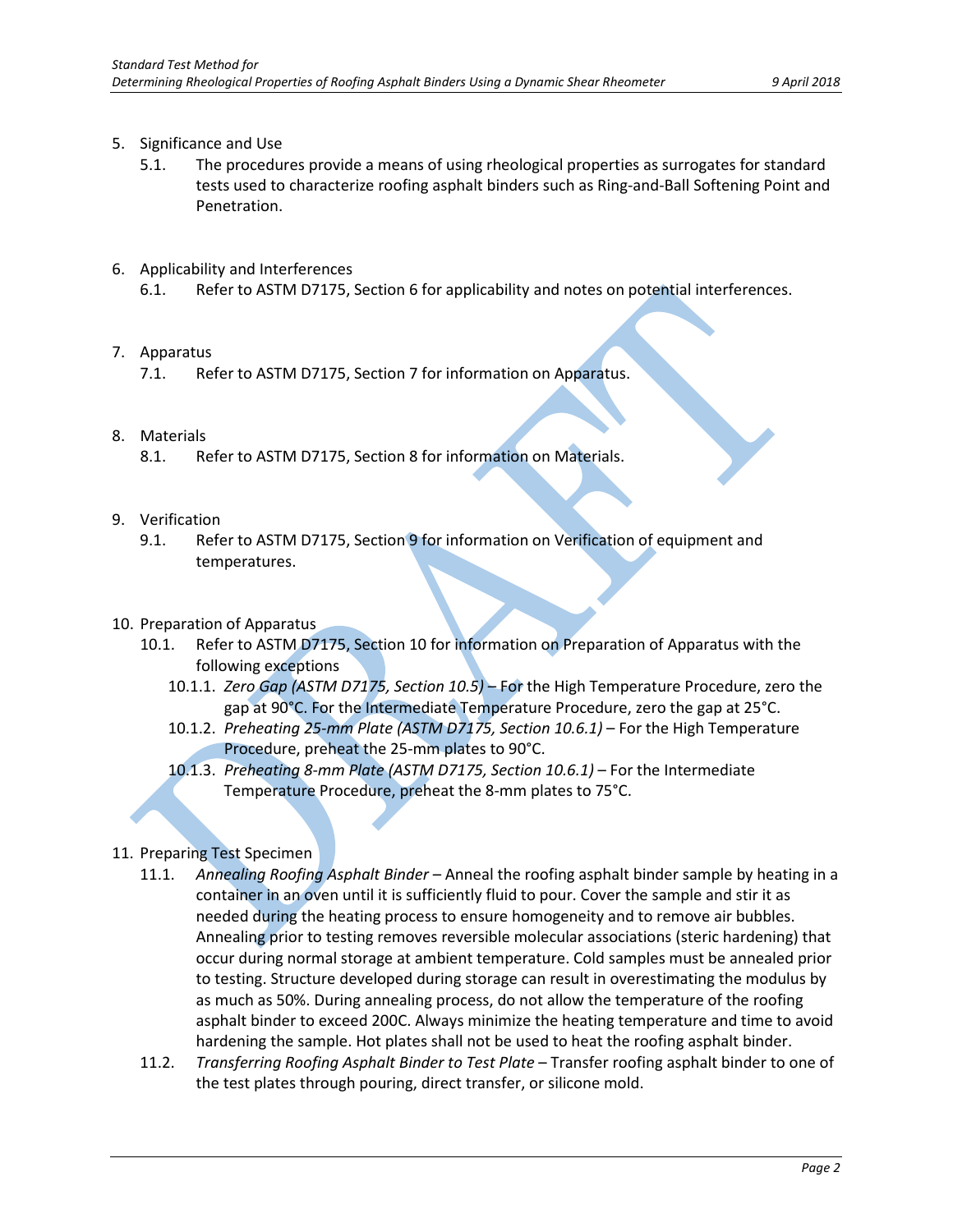- 11.2.1. Refer to ASTM D7175, Sections 11.3.1-11.3.3 for information on transferring the binder to the test plates.
- 11.3. Trimming Test Specimen
	- 11.3.1. Refer to ASTM D7175, Section 11.4 for information on trimming the test specimen.
- 11.4. Creating Bulge
	- 11.4.1. Refer to ASTM D7175, Section 11.5 for information on creating the bulge.

### 12. Test Procedure

- 12.1. *High Temperature Procedure*
	- 12.1.1. Use 25-mm parallel plate geometry with a 1-mm gap as noted in Section 10.
	- 12.1.2. Load and trim the specimen at 90°C as noted in Sections 10 and 11.
	- 12.1.3. Set the temperature control to 90°C, including any temperature offset correction as per Section 9, to achieve a temperature in the test specimen between the plates of 90°C. Allow the DSR to reach thermal equilibrium within 0.1°C of the test temperature. Start the test 10 minutes after the test specimen has reached thermal equilibrium.
	- 12.1.4. Start testing at 90°C in oscillatory mode using 5% shear strain and a loading frequency of 1 rad/s. Perform the test for twenty loading cycles. Determine the complex shear modulus,  $G^*$ , in Pa and complex viscosity,  $\eta^*$ , in Pa-s as the average of the last ten loading cycles.

Note 1 – Complex viscosity,  $\eta^*$ , can be determined by dividing the complex shear modulus,  $G^*$ , in Pa by the loading frequency in rad/s. With a loading frequency of 1 rad/s, η\* in Pa-s is equal in magnitude to G\* in Pa.

- 12.1.5. Without removing the sample, increase the temperature to  $100^{\circ}$ C. Allow the sample to achieve temperature equilibrium at 100°C before testing.
- 12.1.6. Start testing at 100°C in oscillatory mode using 5% shear strain and a loading frequency of 1 rad/s. Perform the test for twenty loading cycles. Determine the complex shear modulus,  $G^*$ , in Pa and complex viscosity,  $\eta^*$ , in Pa-s as the average of the last ten loading cycles.
- 12.1.7. Without removing the sample, increase the temperature to 110°C. Allow the sample to achieve temperature equilibrium at 110°C before testing.
- 12.1.8. Start testing at 110°C in oscillatory mode using 5% shear strain and a loading frequency of 1 rad/s. Perform the test for twenty loading cycles. Determine the complex shear modulus,  $G^*$ , in Pa and complex viscosity,  $\eta^*$ , in Pa-s as the average of the last ten loading cycles.
- 12.1.9. Unload the sample and clean the DSR.
- 12.2. *Intermediate Temperature Procedure*
	- 12.2.1. Use 8-mm parallel plate geometry with a 2-mm gap as noted in Section 10.
	- 12.2.2. Set the gap at 25°C. Increase the temperature to 75°C and load, trim the sample. Lower the spindle to the testing gap (2 mm). Reduce the temperature to 25°C and allow the sample to achieve temperature equilibrium before testing.
	- 12.2.3. Start testing at 25°C in oscillatory mode using 0.7% shear strain and a loading frequency of 2.5 rad/s. Perform the test for sixteen loading cycles. Determine the complex shear modulus, G\*, in Pa as the average of the last eight loading cycles.
	- 12.2.4. Unload the sample and clean the DSR.